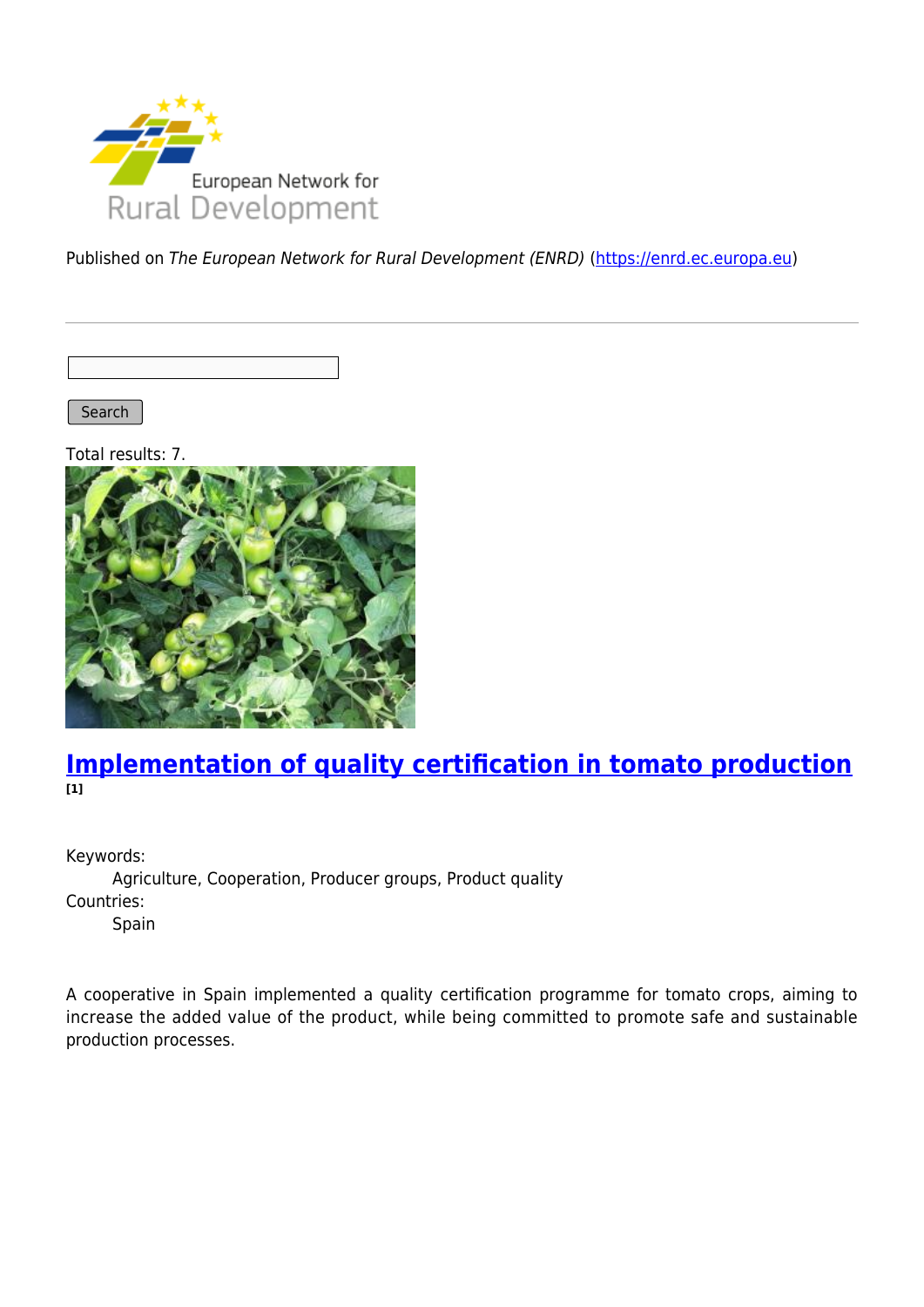

# **[GOTECFOR – Supporting the use of Forest Biomass in the](https://enrd.ec.europa.eu/projects-practice/gotecfor-supporting-use-forest-biomass-agro-industry_en) [agro-industry](https://enrd.ec.europa.eu/projects-practice/gotecfor-supporting-use-forest-biomass-agro-industry_en) [2]**

Keywords:

Broadband, Cooperation, Energy efficiency, Entrepreneurship, Forestry, Innovation, Renewable energy

Countries:

Portugal

GOTECFOR is an EIP-AGRI operational group that contributes to the bioeconomy by seeking to optimise the value chain of forest biomass, as a fuel for heating.



## **[Madrid-KmRegion – Strengthening the food chain and short](https://enrd.ec.europa.eu/projects-practice/madrid-kmregion-strengthening-food-chain-and-short-distribution-channels_en) [distribution channels](https://enrd.ec.europa.eu/projects-practice/madrid-kmregion-strengthening-food-chain-and-short-distribution-channels_en) [3]**

Keywords:

Agriculture, Cooperation, Direct marketing, Entrepreneurship, Innovation, Short supply chains & local markets, Young farmers

Countries:

Spain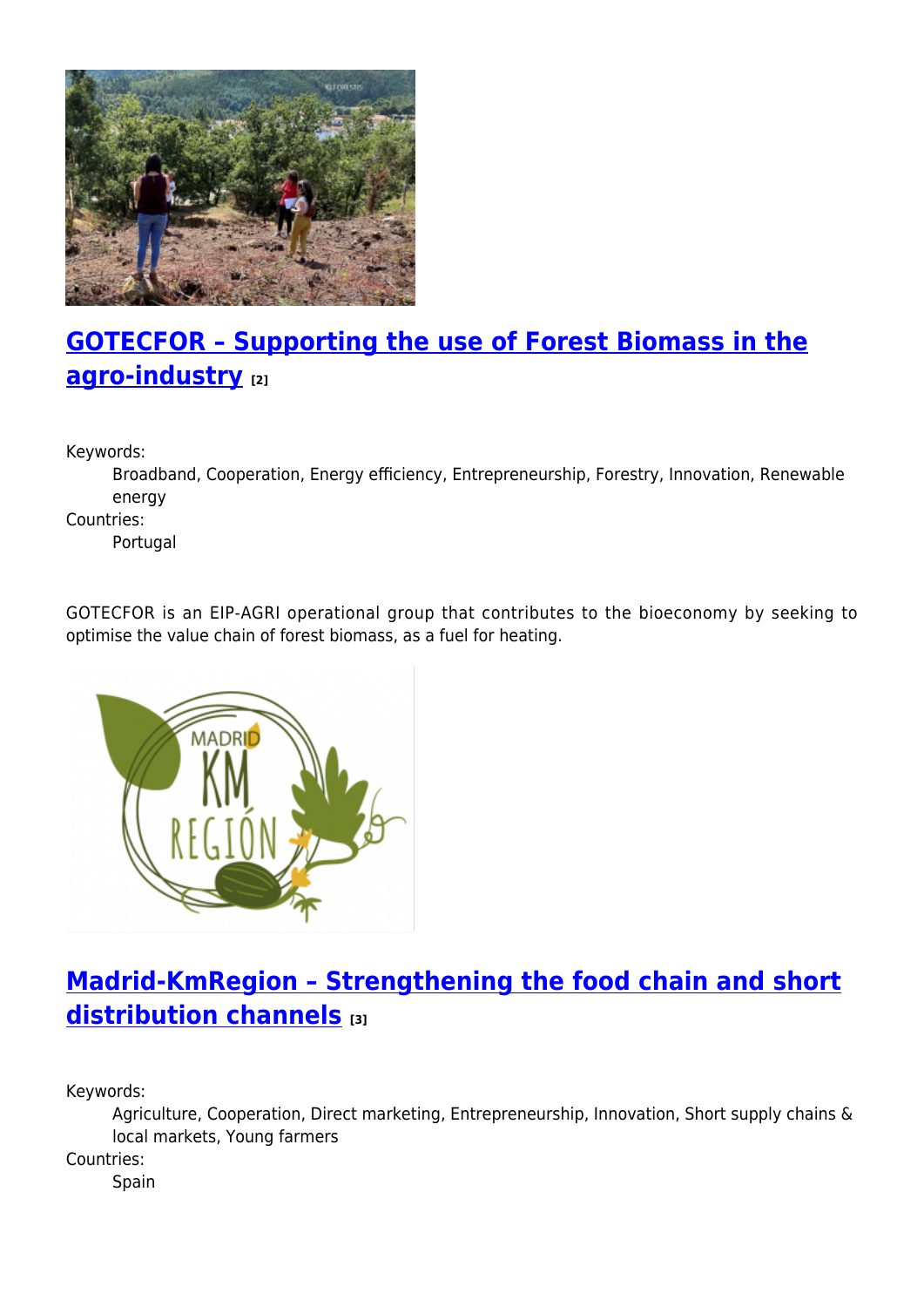An EIP Operational Group was set up to strengthen the food chain and create short distribution channels for small and medium farms in the Madrid region.



## **[Waasland Region – Promoting renewable energy in cities](https://enrd.ec.europa.eu/projects-practice/waasland-region-promoting-renewable-energy-cities-and-countryside_en) [and the countryside](https://enrd.ec.europa.eu/projects-practice/waasland-region-promoting-renewable-energy-cities-and-countryside_en) [4]**

Keywords:

Climate change adaptation, Cooperation, Energy efficiency, Information & promotion activities Countries:

Belgium

An example of an initiative promoting energy efficiency that addresses climate change through targeted actions at grassroots level.



### **[Mértola Com Gosto](https://enrd.ec.europa.eu/projects-practice/mertola-com-gosto_en) [5]**

Keywords: Demography, Food & Drink, Local food, Sustainability, Tourism Countries: Portugal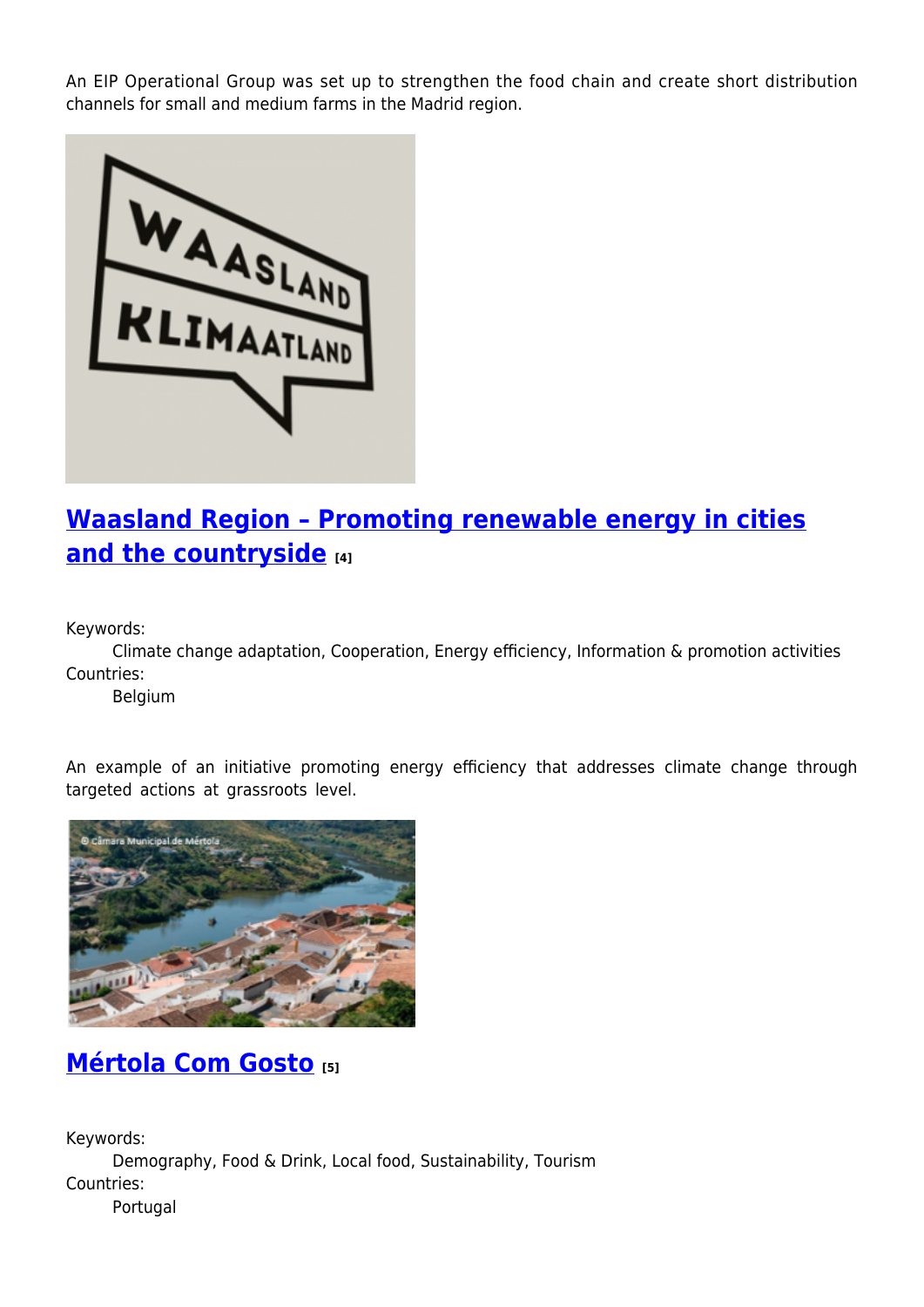An integrated municipal strategy to build a sustainable development model for the local economy based on the agri-food identity of the territory.



### **[Sobrarbe, Autochthonous and Sustainable beef production](https://enrd.ec.europa.eu/projects-practice/sobrarbe-autochthonous-and-sustainable-beef-production_en) [6]**

Keywords:

Added value, Climate change adaptation, Cooperation, Information & promotion activities, Product quality

Countries:

**Spain** 

A cooperation project to promote the consumption of locally produced beef and create economic and environmental benefits.



#### **[APPVID – Grapevine diseases management](https://enrd.ec.europa.eu/projects-practice/appvid-grapevine-diseases-management_en) [7]**

Keywords:

Agriculture, Cooperation, Information & Communications Technology (ICT), Innovation Countries:

Spain